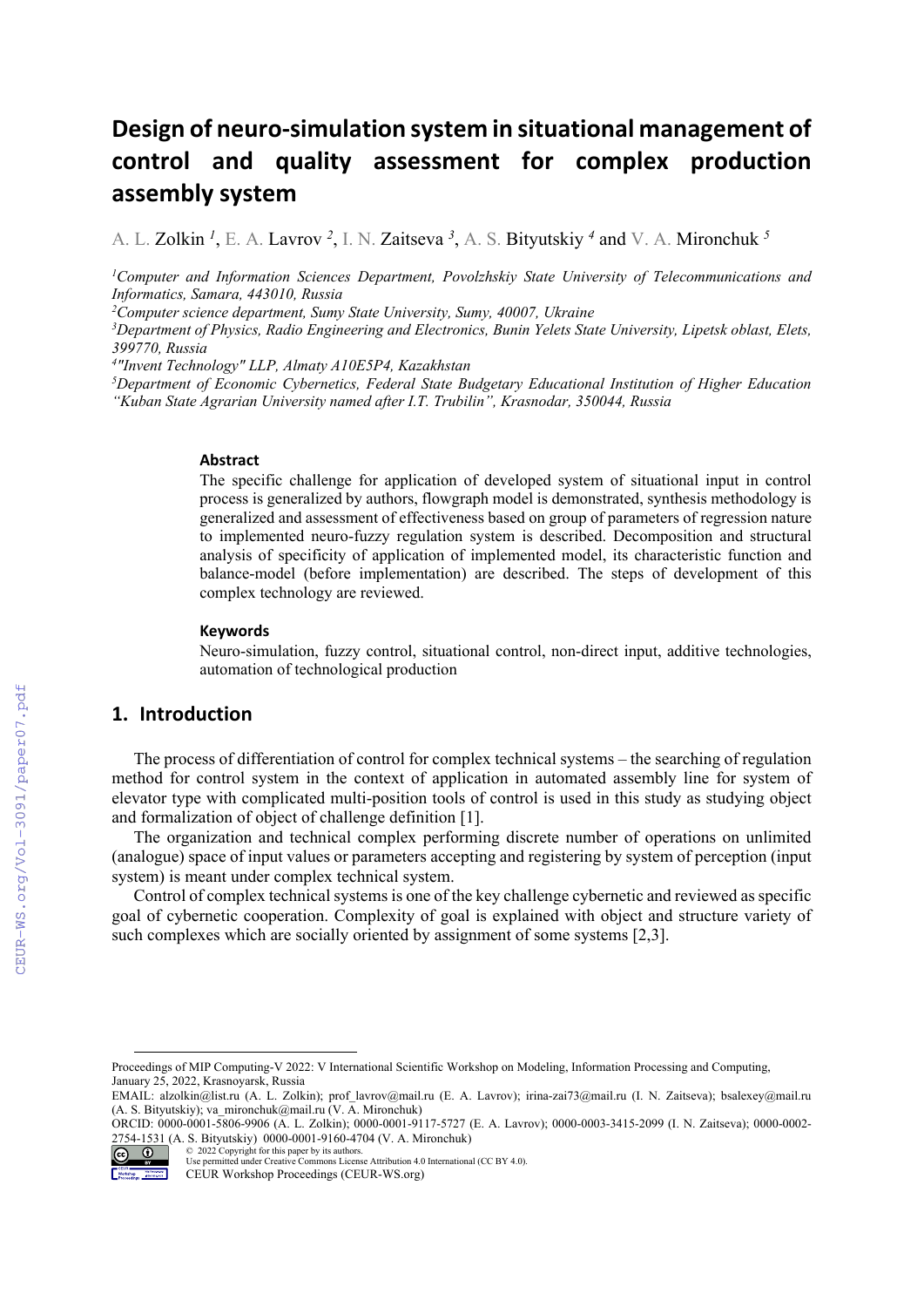## **2. Problem statement**

In reviewed study we have to characterize in form of challenge statement the process of functionality of technical complex of control of elevator stations control on the warehouse of big distributor. We should assign the complexity of reviewed system from the position of structural analysis: it is assumed the logistic of item from point "A" to point "B" by cross-movements in space taking into account the switching on different types of surface and production breaks (such challenge is solved in general by traditional systems of automotive control systems) as well as role-based significance of combining the control way with moving the elevator line (line system) and with assurance of unity of verification of assembly process is emphasized and stated [4]. Even though the reviewed models [5,6,7] of application of situational control allow to assign the conditions of company's operation and evaluate the potential risks but they do not define the technical organization on already presented control systems. However, the reviewed technical system is significantly complicated from the position of working principles.

## **3. Research questions**

**Table 1**

Assembly system of company has a form of iteration algorithm of technology on additive (composition) type, i.e. consists of some independent processes connecting with each other through delegation tool on the stage of assembly. The main time period company is involved in logging of wood incoming from neighboring sites where the system of processing the raw material – wood and different materials (epoxide, wood dust, round wood) – is performed.

Before going to the optimization challenge description it is required to reduce the informational entropy about studying object – assembly line [8].

Before reviewing the system of assembly lines (having the form chain of contours of production associated on functional presentation as well as on structure one) we should to explain the common characterization function on the example of specific line.

For this purpose, we should refer to formalized presentation of graph-transferring line of company on Figure 1.



**Figure 1:** Flowgraph model of production of specific type of product (parquet block from ash in polygonal format)

Perform the decomposition of flowgraph model and some summarizing of group of activating functions of production assembly line of elevator type (see Table 1).

|                | Decomposition of activating functions of production |                     |  |
|----------------|-----------------------------------------------------|---------------------|--|
| Iteration      | Operation descriptor                                | Unit of measurement |  |
|                | (Semantic description)                              |                     |  |
| WR.            | Raw material storekeeping                           | Cube metres         |  |
| S1             | Raw material cut                                    | Cube metres         |  |
| S <sub>2</sub> | Manufacturing                                       | units               |  |
| S <sub>3</sub> | Semi-finished product formation                     | units               |  |
| S4             | Sorting of parquet boards                           | units               |  |
| <b>WM</b>      | Storekeeping of parquet boards                      | units               |  |
|                | Assembly process of parquet product                 | units               |  |
| S <sub>5</sub> | <b>Engineering conversion</b>                       | units               |  |
|                |                                                     |                     |  |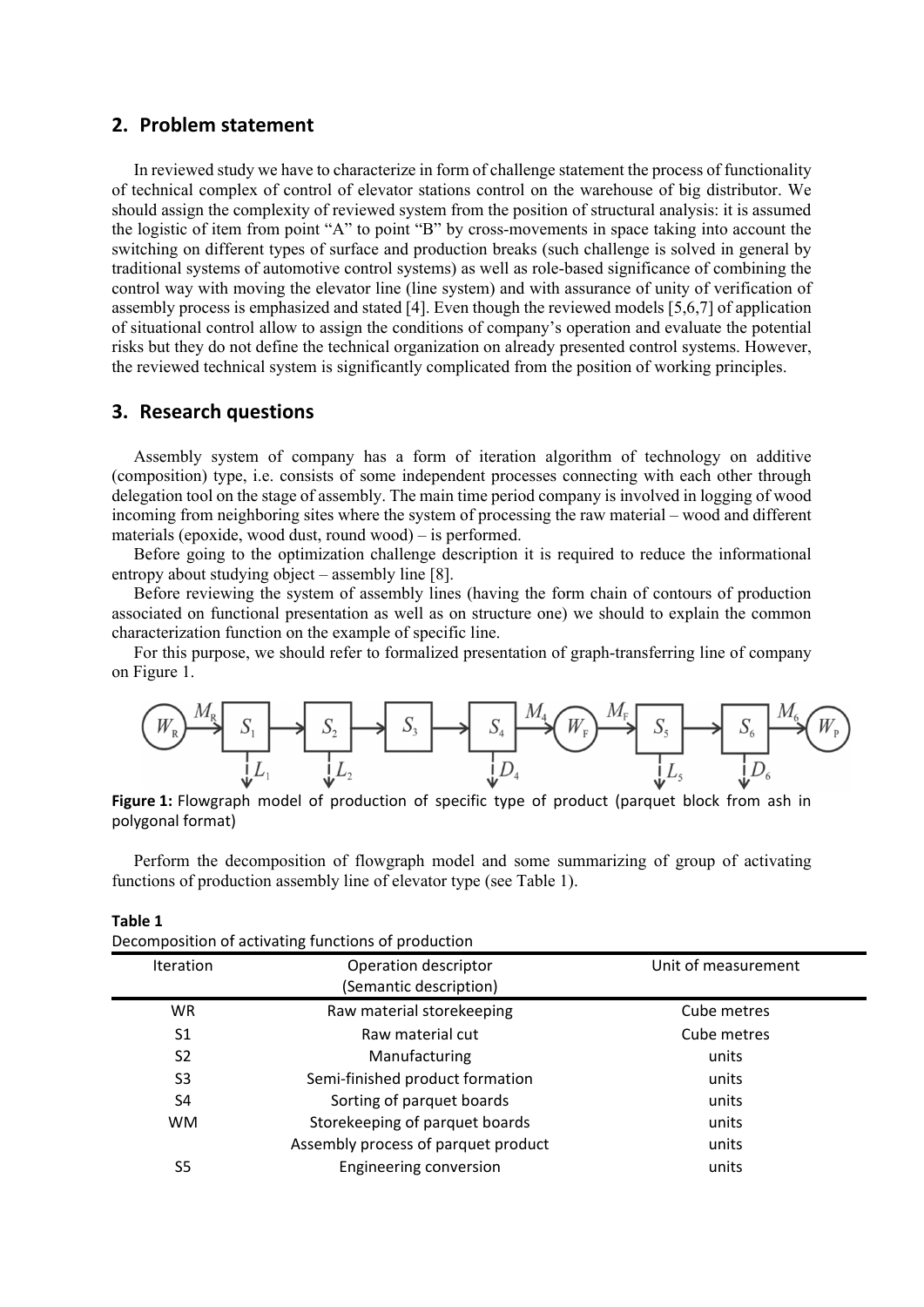| S6 | Sorting and incapsulation of parquet | Square metres |
|----|--------------------------------------|---------------|
| WP | Finished product storekeeping        | Square metres |

As it was mentioned before, group of events combined in functional group is reviewed in this study; at the same time, for example, stage of "sorting and incapsulation of parquet" is not a compatible process performed on previous and next stages, i.e. the strong specific section of assembly line and procedure of switching are mentioned [9].

## **4. Materials and methods**

Linguistic methods of initiation of numerical variables membership from theory of fuzzy control and simulation are a basis of developed control method. The approaches presented in modern applications in area of compositional hybrid simulation were used as materials associated in process of complex method synthesis [10].

Semantic components defined to rank conditions applicable to specific technological process or group of events affected on process of decision making directing on specific control action or functional decision based on situation graphs for acceptance of specific approximative action from linguistic variable used as identifying the trueness of result for finish action were used as data which are object of storage, analysis and processing.

Two approaches to neuro-simulation system organization are combined in developed control method:

- the physical nature of proceed event is taken into account in first approach, i.e. the value of engineering mechanics, section of physics described the ratio of object unreactiveness, as well as dynamics of material point in the context of reviewed complex technical system is identified [11];
- cybernetic approach indirected by systematic analysis and technical design specification is used in second approach.

Method of direct inputs from algorithmization was mentioned here directly with neuro-fuzzy regulator model.

Defined neuro-fuzzy system was based on idea of modified perceptron. The work on modificator was done within several stages in the frame of consistent work of group of authors. Situational model resolved into direct inputs described by fuzzy rules with activating function and calculation of regressions of compliance of estimated operation rules and standard values of outputs from assembly line [12].

#### **5. Results**

The subtraction circuit of activating values based on voltage level (instantaneous voltage) on windings power stations of contour (situational model becomes effective in case of combination specific levels of voltage in system as they specifically represent modulate characteristic of operation scenario of complex assembly line (based on group of working parameters – presenting volume and quality of work) is defined and demonstrated in Figure 2.

The values from balanced balance-model based on which the calculation was done before start of work (with the aim to identify the linear regression at the moment of functionality of current control system) were assigned as econometric data base used for study (metrics of effectiveness and correlation of system components assessment).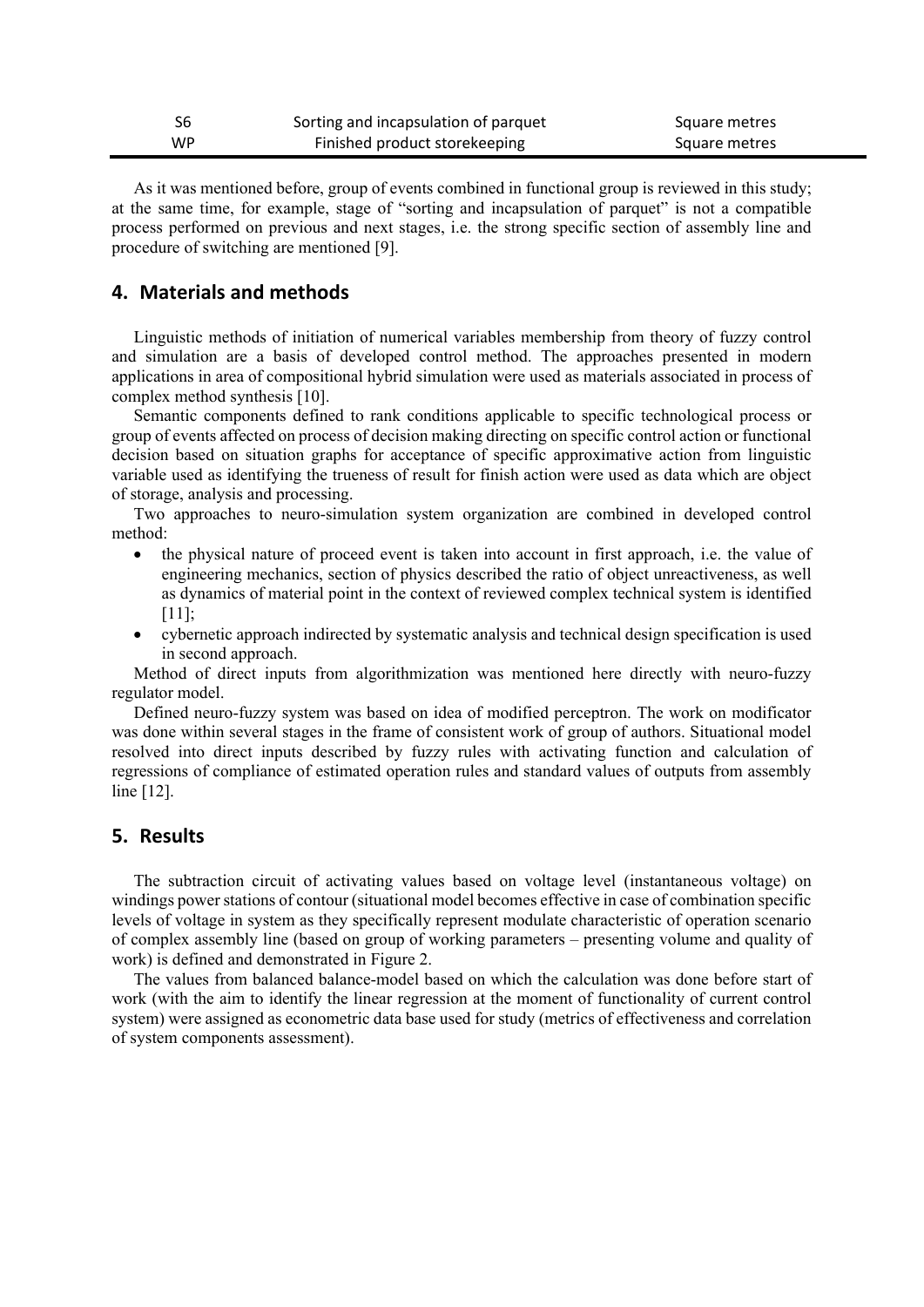

**Figure 2:** Neuro‐fuzzy independent system of regulation for assembly line

The uniform variances on criteria of number of assembled products for efficient cycle of work (active equipment of assembly line operates with technological breaks each 30 minutes of continuous work when the situational algorithm based on heuristic approach, i.e. defining the need of switching of context of variability) are presented as values in basic Table 2.

#### **Table 2**

Balance-model of production effectiveness of line in case of switching to other types of product's assembly with programming algorithm

| Number of products, | Time on knot line, s |  |    |  |  |
|---------------------|----------------------|--|----|--|--|
| units               |                      |  |    |  |  |
| 14                  | 10                   |  |    |  |  |
| 15                  |                      |  |    |  |  |
| 16                  |                      |  | 28 |  |  |
|                     |                      |  |    |  |  |
| 18                  |                      |  |    |  |  |

We should calculate the sample coefficient of correlation and determination on the basis of this data for direct control before implementation of situational simulation and find the sample equation of linear regression that describes the correlation dependence of Y value (current scenario of control) from X quantity. Task solution of characterization resolve into composition of correlation table, (ny, nx– value frequencies x and y correspondingly,  $n$  – sample volume) (Table 3).

| Correlation table (for direct scenario of work) |    |       |    |    |    |           |  |
|-------------------------------------------------|----|-------|----|----|----|-----------|--|
| v                                               |    | $n_v$ |    |    |    |           |  |
|                                                 |    |       | 3  | 4  |    |           |  |
| 14                                              | 10 | 8     |    |    |    | 18        |  |
| 15                                              |    | 12    |    |    |    | 19        |  |
| 16                                              |    |       | 28 | 6  |    | 34        |  |
| 17                                              |    |       |    | 8  | q  | 17        |  |
| 18                                              |    |       |    |    | 12 | 12        |  |
| $n_{x}$                                         | 10 | 20    | 35 | 14 |    | $n = 100$ |  |

**Table 3**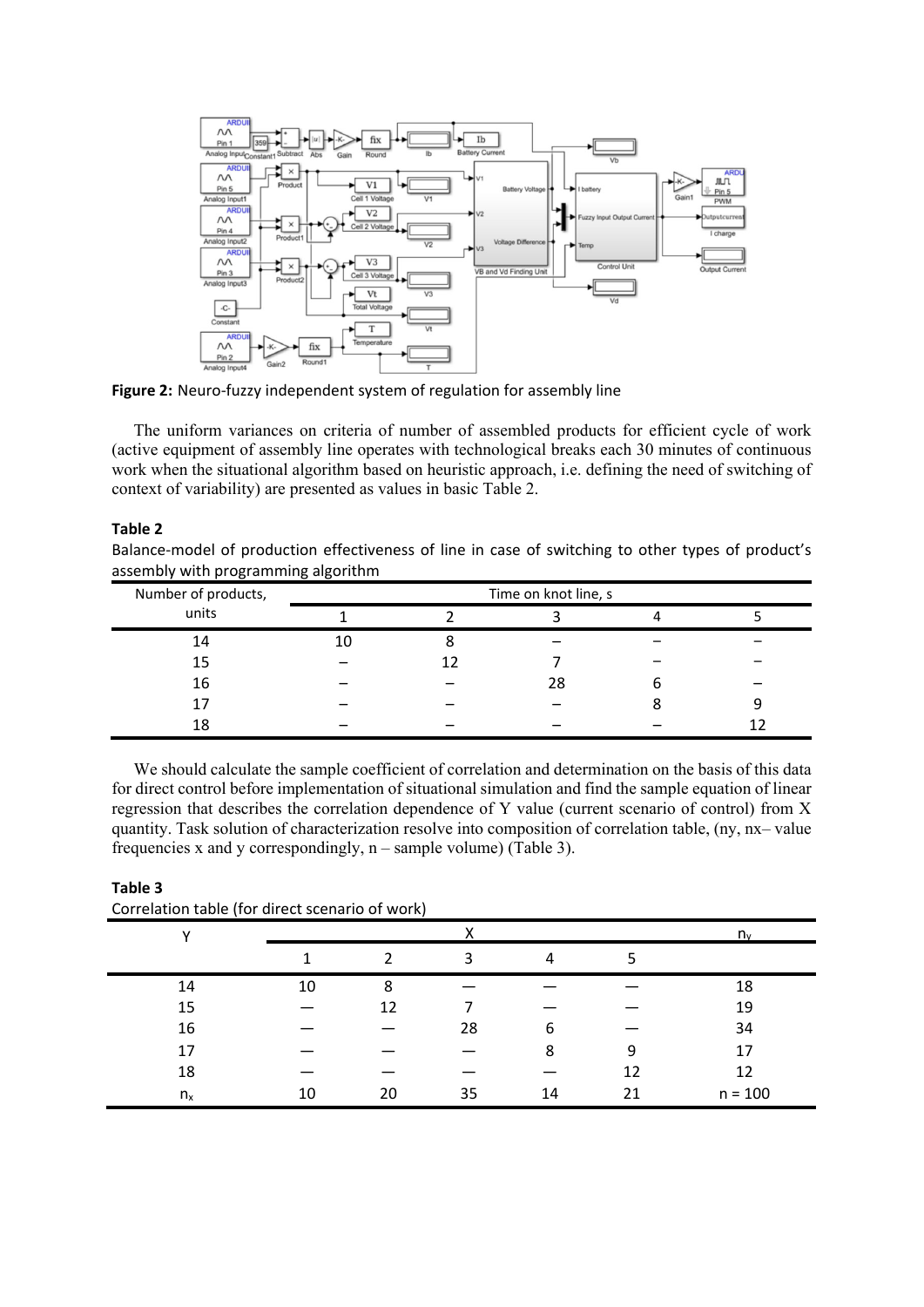Find  $\overline{x}$  and  $\overline{y}$  for direct mode of work (formulae 1,2) and corresponding characteristics (formulae 3,4,5,6,7,8,9), manually, to demonstrate later the finish results of calculations in case of using the apparatus of situational input in production process monitoring:

$$
\bar{x} = \frac{1}{n} \sum_{i=1}^{5} x_i n_{x_i} = \frac{1}{100} (1 \cdot 10 + 2 \cdot 20 + 3 \cdot 35 + 4 \cdot 14 + 5 \cdot 21) = 3.16
$$
 (1)

$$
\overline{y} = \frac{1}{n} \sum_{i=1}^{5} y_i n_{y_i} = \frac{1}{100} (14.18 + 15.19 + 16.34 + 17.17 + 18.12) = 15.86
$$
 (2)

Calculate the sampling variance  $D_x$ , and then  $\tilde{\sigma}_x$ :

$$
D_x = \frac{1}{n} \sum_{i=1}^{5} \left( x_i - \overline{x} \right)^2 n_{x_i} = \frac{1}{100} \left( \left( 1 - 3.16 \right)^2 \cdot 10 + \left( 2 - 3.16 \right)^2 \cdot 20 + \left( 3 - 3.16 \right)^2 \cdot 35 + \left( 4 - 3.16 \right)^2 \cdot 14 + \left( 5 - 3.16 \right)^2 \cdot 21 \right) = 1.554,
$$
\n(3)

$$
\widetilde{\sigma}_x = \sqrt{D_x} = \sqrt{1.554} = 1.25\tag{4}
$$

Receive the  $\tilde{\sigma}_y$  =1.24. Find the sum:

$$
\sum n_{xy}xy = (10 \cdot 1 + 8 \cdot 2) \cdot 14 + (12 \cdot 2 + 7 \cdot 3) \cdot 15 + (28 \cdot 3 + 6 \cdot 4) \cdot 16 +
$$
  
+ (8 \cdot 4 + 9 \cdot 5) \cdot 17 + 12 \cdot 5 \cdot 18 = 5156 (5)

Find the unknown sample coefficient of correlation:

$$
r_B = \frac{\sum n_{xy}xy - n\overline{x}\overline{y}}{n\widetilde{\sigma}_x\widetilde{\sigma}_y} = \frac{5156 - 100 \cdot 3.16 \cdot 15.86}{100 \cdot 1.25 \cdot 1.24} = 0.93,
$$
 (6)

Therefore,  $r_B = 0.93$ .

Coefficient of correlation shows that there is a strong connection between complex index of effectiveness [10] and number of switching.

Coefficient of determination  $r^2 = (0.94)^2 = 0.884$  shows that 88.4% of total effectiveness variation in work is caused by number of minimal switching, and (11.6%) – by other factors which were not taken into account in this task. Minimization of 11% factors should be the finish results of this study.

b) substituted the founded values in equation

$$
\overline{y}_x - \overline{y} = r_B \frac{\widetilde{\sigma}_y}{\widetilde{\sigma}_x} \left( x - \overline{x} \right)
$$
 (7)

Unknown equation of linear regression У to X will be received:

$$
\overline{y}_x - 15.86 = 0.93 \cdot \frac{1.24}{1.25} (x - 3.16),
$$
 (8)

or finally  $y_x = 0.923 x + 12.94$ .

So, equation of linear regression

$$
y_x = a + bx = 12.94 + 0.923x\tag{9}
$$

## **6. Findings**

Finally, the coefficient of regression  $b = 0.923$  shows that in case of increasing of number of switching of assembly line (x) on one determinant of working cycle (y) it is increased on 0.923 conditional units in average.

In case of implementation of situational model, the coefficient of regression takes the average value (24 versions of work simulation were processed) laying in range of 0.964-0.98 that, generally, presents the three sigma rule in normal distribution and shows the final objective of optimization. Therefore,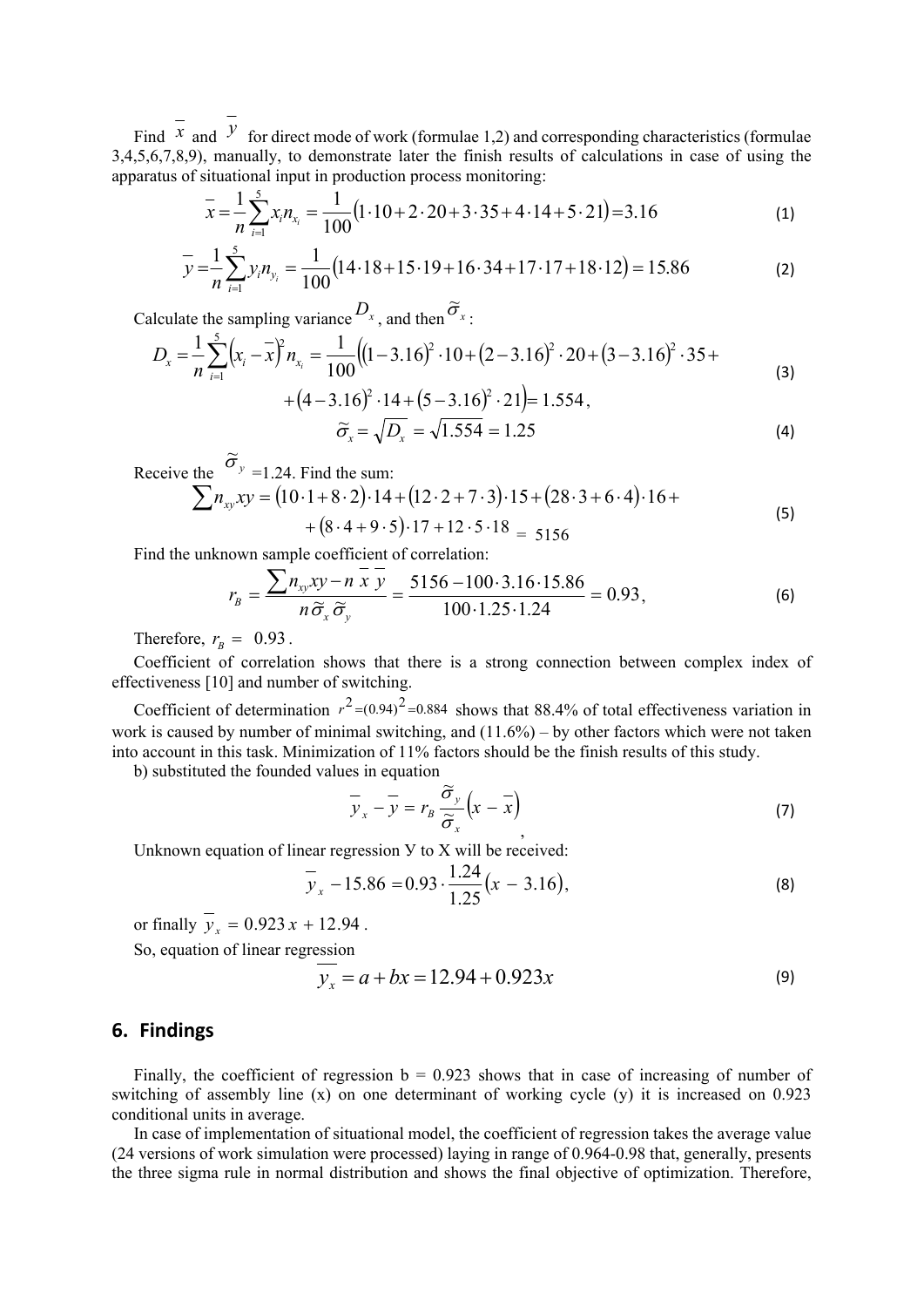realization of situational monitoring improves the quality and operation speed of complex assembly line on 9-19% under condition of using the different ways of assembling/ packaging of different products.

## **7. Discussion**

During development of situational model, it is taken into account that management of parquet production is realized with the following mutually exclusive parameters composited in function (how the MUL-fuzzy output of information about control action is explained and that is presented in finish element of scheme in Figure 1).

The values themselves are determined into functional groups of parameters, where:

- MR- consumption of one type of wood material;
- L1 –losses of first class production during cut;
- L2 –losses of materials;
- D4 –waste of frieze;
- M4- income of frieze;
- MF- consumption of frieze:
- L5- total losses (rejects);
- D6- waste of product;
- M6- income of parquet.

Values of group L are the non-recoverable technological losses of raw material which are calculated based on the normative coefficients for each type of wood approved in company [12].

## **8. Conclusion**

Taking into account the specific features of control practice in multi-stage production systems, the wide application for tasks of control with them of profitability analysis models based on assessment of level of correlation change from situational expenses can be confirmed [13].

Built model of development with next equal transformation to principle (method of correlated interaction) showed the functional balance and а context based analysis allowed to solve the task of situational monitoring at production that demonstrated the economic effectiveness of solution [14].

Demonstrated way of complex-system creation for management tool in conditions of indirect and periodic control allow to create and evaluate the new classes of information analysis systems for systems with tools – functional and regression nature in which the nature of compliance of expected functionality with actual compliance of work scenario which is not dissimilar with behavior of discontinuity function (discontinuous function) is stated and emphasized. The need of working out the common decisions on finding the discontinuity points – points of determination (direct switching) for specific technological processes in variety of dynamics of their demonstration is still remained.

# **9. References**

- [1] V. V. Borisov, D. Y. Avramenko, Fuzzy situational control of complex systems on the basis of their compositional glued simulation, Systems of control, connections and safet 3 (2021) 207-237.
- [2] I. V. Kotenko, I. B. Parashchuk, Fuzzy control of information and security events: features of membership function building, Vestnik of Astrakhan State Technical University. Library: Management, Computer and Information Science 3 (2021) 7-15.
- [3] N. O. Zagibin, S. V. Ulyanov, Program realization of fuzzy logic with linguistic variables, System analysis in science and education 1 (2021) 45-57.
- [4] A. V. Mykhin, Optimum stabilization of rotor in electromagnetic suspension system with Takagi-Sugeno fuzzy models, Computer science challenges 2(51) (2021) 26-37.